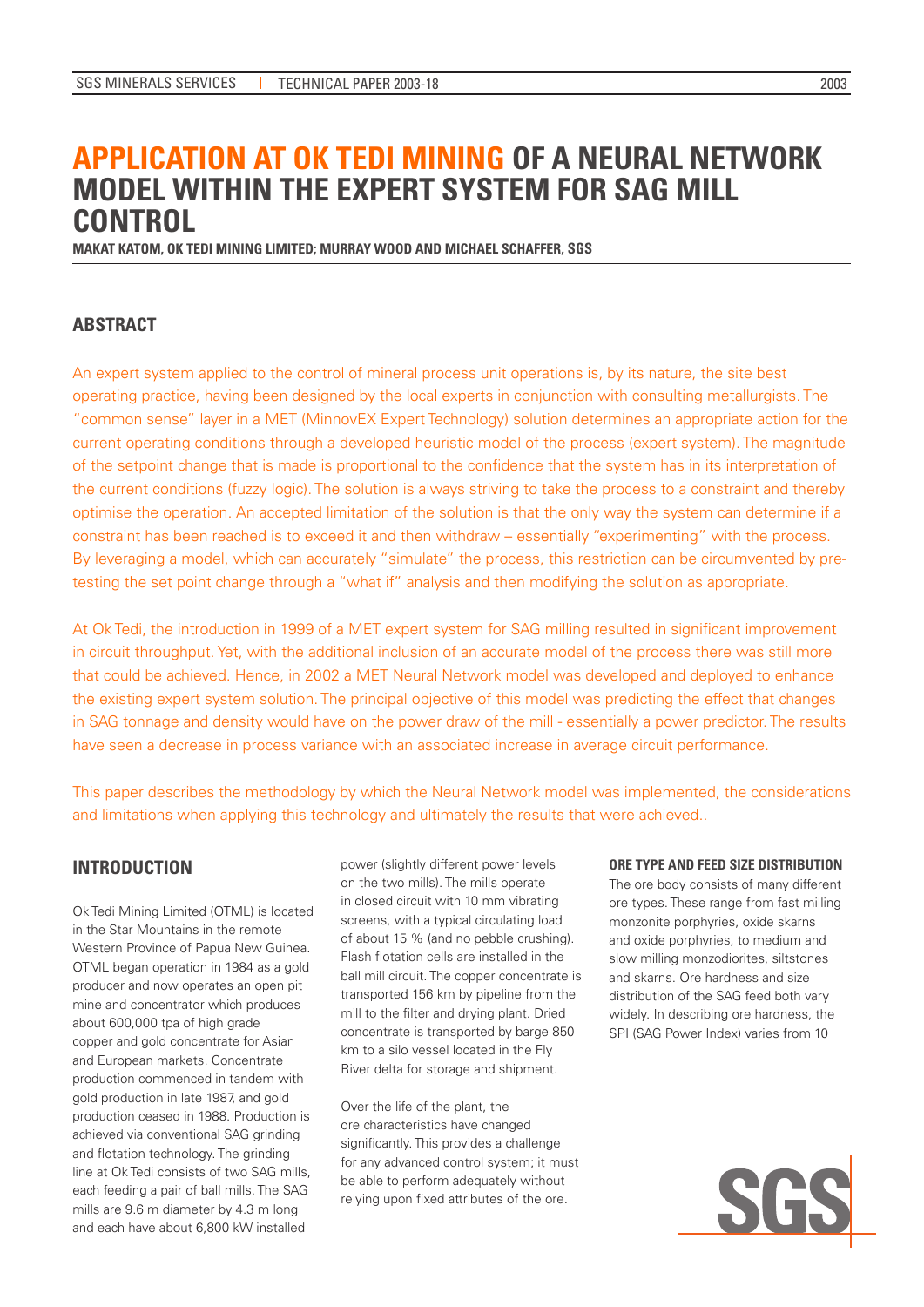to 130 minutes, which translates to a SAG specific power range of about 3 to 9 kWh/t for this site. The design of the ore stockpiling and conveying system contributes to fluctuating size distribution with significant short-term segregation occurring under certain operating situations. Depending on ore type and feed size distribution, each SAG mill will process between 700 and 3000 tph. The budgeted average total throughput is 88,000 tpd.

### **THE OK TEDI ADVANCED CONTROL SYSTEM IMPLEMENTATION**

The SAG expert system at Ok Tedi was completed in 1999, described previously by McCaffery, Katom, and Craven (2001). It runs within the MET (MinnovEX Expert Technology) toolkit based on a Gensym G2 platform. This provides an object oriented, real time environment, which is ideal for this type of application. The system is installed on two mid-range Intel PC's (P3 500MHz, 256 MB) with Windows 2000 operating systems. One computer is required to run the complete system; the other provides a redundant standby backup capability. An OPC server connected to the Bailey DCS and an OPC client running on the MET computers provide communication between the Bailey DCS and the system.

Gensym provides a layered product, GDA, built on the G2 platform that provides a large library of objects for graphical description of logic and statistical functions. MinnovEX has further extended the GDA library within its MET toolkit. MET provides an additional comprehensive library of objects and procedures that enable the easy design and rapid deployment of real-time expert systems for process control in processing plants. Objects from the MET/G2/GDA libraries are used to represent the SAG milling environment schematically. This approach results in a straightforward and flexible system with fast and simple connection to data sources.

The attributes of the Ok Tedi SAG mills that are used by the expert system are power draw, lift pressure, motor temperature and recycle tonnage. Fresh feed tonnage and feed density are the

manipulated variables. Set point changes in tonnage or SAG mill feed density are returned to the DCS PID controllers.

Fuzzy sets are defined for all the measured parameters. Each attribute is normalised, and its span divided into fuzzy belief values. A typical example is the SAG Mill 1 Bearing pressure (described later in Figure 3). These fuzzy belief values are used as inputs to 80 rules, which describe the knowledge of the mill's control strategy. In addition to the attributes used by the expert system, the neural network also uses real-time size data obtained from cameras located over the mill feed conveyor and analysed by a Split-OnLine vision system.

The paper is organized into two parts. Part 1 reviews the concepts and issues for implementing expert systems and Neural Networks. Part 2 then describes the execution of the Neural Network project on the SAG mill at Ok Tedi.

# **PART 1. EXPERT SYSTEMS, FUZZY SYSTEMS AND NEURAL NETWORKS**

### **WHY ARTIFICIAL INTELLIGENCE?**

Methods, targets, and equipment settings for normal steady-state operations are well understood. Most plants have software and instrumentation that handle this quite nicely. Outside of normal operating conditions,

however, control system efficiency may deteriorate rapidly as alarms can cascade into uncontrollable system breakdown. Sometimes algorithms and equation-based software solutions can handle these abnormal situations. But as systems become more complex and interconnected, artificial intelligence techniques are used increasingly to predict failures before they occur, and to deal with process upsets before consequential problems can occur.

If process conditions could always be determined and modelled in advance, then normal equation-based modelling and software techniques would be sufficient. However, process disturbances and abnormal situations often entail a certain degree of unpredictability. It is the unknowns and unpredictable behaviour of processes operating in combination with one another that call for advanced techniques known collectively as artificial intelligence (and SAG milling circuits clearly exhibit unknown feed properties and unpredictable behavior). The areas of artificial intelligence are summarized in Figure 1.

The goal for an expert system is to capture the thinking of a human expert in a computer program so that a non-expert can benefit from the expert's problemsolving skills. The program can react to situations by providing advice or taking direct action in the same manner



Figure 1. Areas of Artificial Intelligence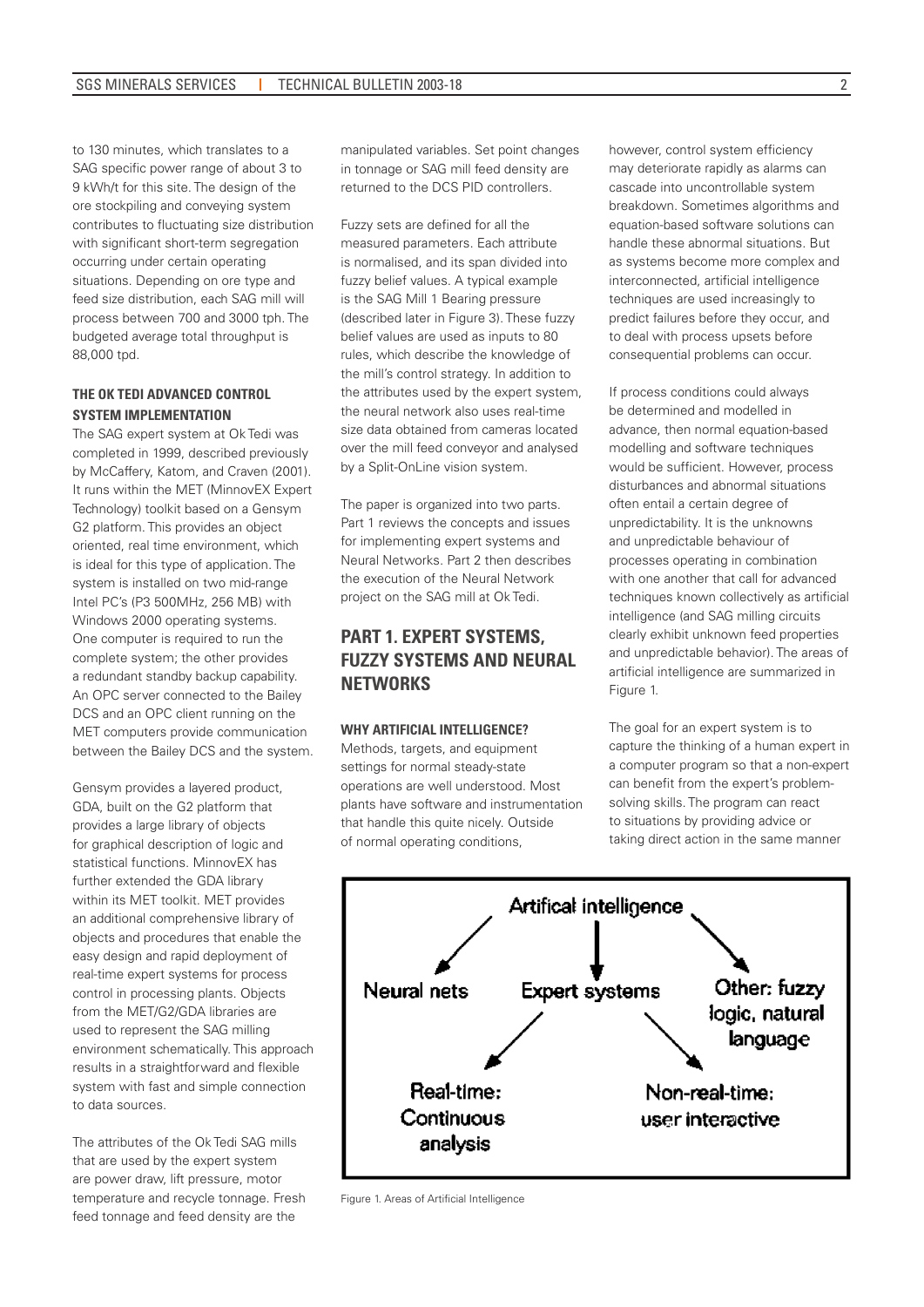as the human expert. Real-time expert systems have dynamic databases that continuously update with current process information.

Expert System inference engines interpret the contents of their knowledge base in order to solve problems. They act as rule selectors, choosing which rules in the knowledge base apply to the problem at hand. Their primary task is the invocation of a key precept of an expert system - the concept of logic before data. An expert system, in order to emulate the decision making process, should "chain" through its logic prior to making a judgement - this is what sets these systems apart from a simple rule based "linear" system.

At a certain level of complexity, the expert system will be called upon to deal with imprecise information. At this point a methodology is required to deal with descriptive states, such as "too wet", "too coarse" and many similar descriptive attributes.

Neural Networks are often used to classify complex data, and the formalism of Fuzzy logic<sup>1</sup> is used to manipulate the information.

Fuzzy logic is based on the way the brain deals with inexact information, while neural networks are modelled after the physical architecture of the brain. Although the fundamental inspirations for these two fields are quite different, there are a number of parallels that point out their similarities. Fuzzy systems and neural networks are both numerical model-free estimators and dynamic systems. They share the common ability to improve the intelligence of systems working in an uncertain, imprecise, and noisy environment. Both fuzzy systems and neural networks have been shown to have the capability of modelling complex non-linear processes to arbitrary degrees of accuracy. MinnovEX has successfully applied both techniques to a variety of mineral processing and metallurgical control systems and scheduling applications.

Fuzzy systems start from highly formalized insights about the structure of categories found in the real world and then articulate fuzzy IF-THEN rules as a kind of expert knowledge. Fuzzy systems combine fuzzy sets with fuzzy rules to produce overall complex non-linear behaviour. Neural networks, on the other hand, are trainable dynamic systems whose learning, noise tolerance, and generalization abilities grow out of their connectionist structures, their dynamics, and their distributed data representation. Neural networks have a large number of highly interconnected processing elements (nodes) which demonstrate the ability to learn and generalize from training patterns or data; these simple processing elements also collectively produce complex non-linear behaviour.

In light of their similarities and differences, fuzzy systems and neural networks are suitable for solving many of the same problems and achieving some degree of machine intelligence. Their differences have prompted a recent surge of interest in merging or combining them into a functional system to overcome their individual weaknesses. This concept realises the benefits of both fuzzy systems and neural networks. That is, neural networks provide fuzzy systems with learning abilities, and fuzzy systems provide neural networks with a structural framework with high-level fuzzy IF-THEN rule thinking and reasoning. Consequently, the two technologies can complement each other, with neural networks supplying the brute force necessary to accommodate and interpret large amounts of sensory data, and fuzzy logic providing a structural framework that utilizes and exploits these low-level results. Most neural-fuzzy applications are fuzzy rule-based systems in which neural network techniques are used for learning and/or adaptation.

Further details on Neural Networks are provided in an Appendix to the paper.

#### **MET IMPLEMENTATION**

MinnovEX has implemented the technologies described in a graphical programming environment, which is intended to enable the site technical and operating personnel to enhance and modify the control space so that it accurately reflects current best practice. This feature is very important since it allows evolutionary operation and similar quality systems to be applied throughout the life cycle, to improve the operation of the process while having a "standard operating procedure" that reflects current best practice. Four key components of the implementation process, discussed further here, are:

(a) knowledge capture,

(b) fuzzification of process variables, (c) generation of fuzzy rules, and (d) tuning of fuzzy sets and rules.

#### (a) Knowledge Capture

The quality of the knowledge base is the key to an expert system's success. An expert system's performance will only be as good as the information captured within its code. This requires more than just careful creation. The system must evolve as the operating practice develops. The integration process is the first step in this development but the system itself is the greatest driver towards the continual improvement. By definition the system is pushing the unit operation(s) to their bottlenecks and identifying where they exist. The obvious next step is to find a way around those limitations and it is this process that results in modified and improved "standard" operating practice. Hence an expert system is thought of as a 'living entity'; it must evolve with changes in operations personnel and the process.

The MET methodology for expert system development is based upon exhaustive interviews of all the stakeholders in the process operation. This includes all the operating and technical personnel combined with the metallurgical experience and benchmarking that the MinnovEX team brings to the project. The operating procedures that are determined from this process are then reconciled into a single set of operating practices. These are represented graphically, much as they will finally be

<sup>&</sup>lt;sup>1</sup>The ability to judge degrees of truth as opposed to absolute truth – items can be 60% sure as opposed to conventional crisp logic, which is true or false.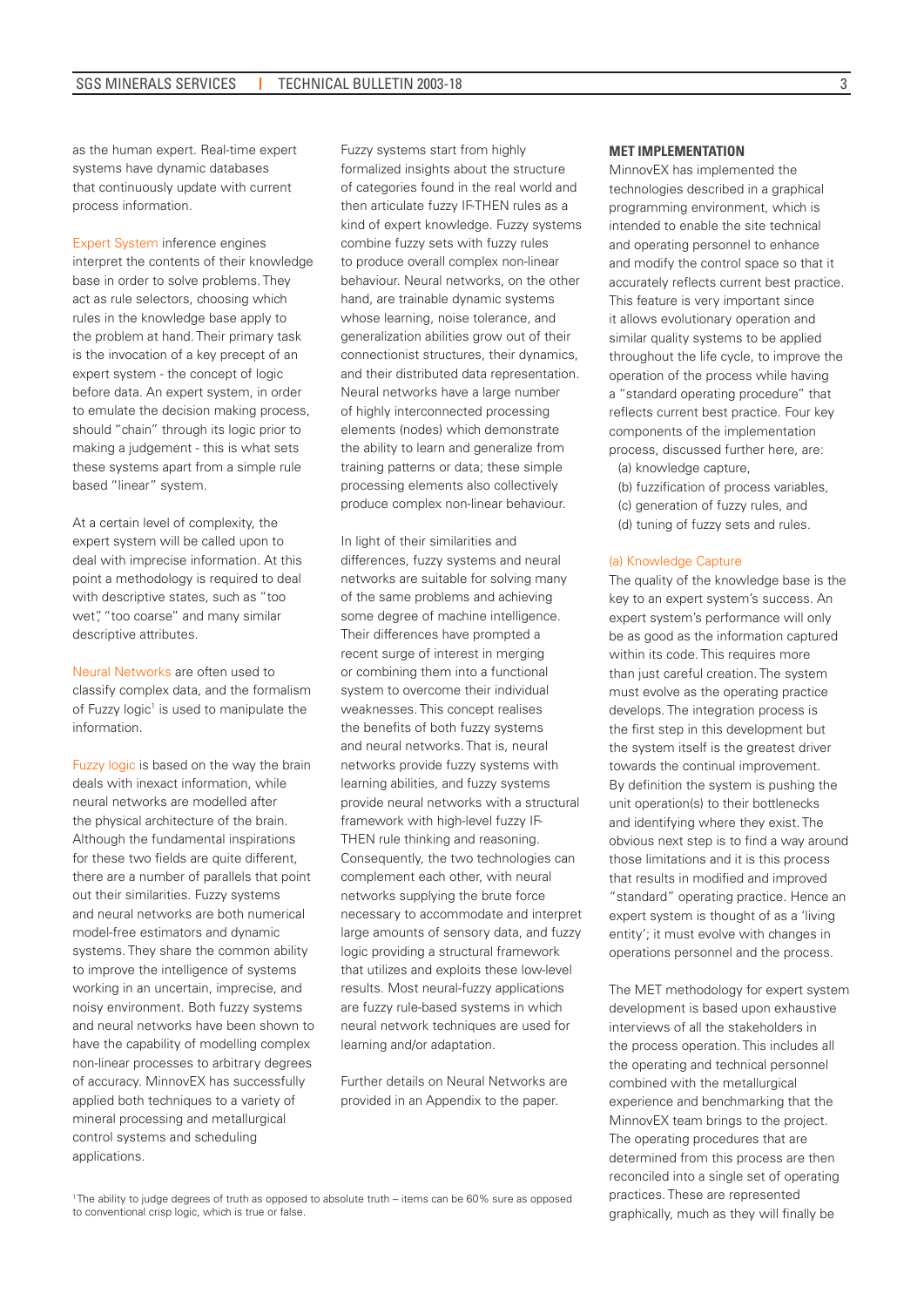implemented. Any differences between individuals are resolved through a "change management" process that encourages participation, discussion and conflict resolution.

The resulting document is used to build the initial knowledge base, which is then refined into an ultimate "site" best operating practice.

The on-going maintenance of the rules is more straightforward since rules tend to be changed singly (or at least within an independent "chain") and evaluated in isolation. The modified knowledge base can then be tested off-line in parallel with the existing system as an initial "standard". Once the logic has been debugged, and if it shows promise, it can then be tried online. At that stage the logic either becomes part of the permanent system or the original knowledge base is reinstated.

### (b) Fuzzification of Process Variables

The normalised process variables are fed through the Fuzzifier (see Figures 2 and 3). This section determines the confidence of membership of the process variable for each of the classifications. The x-axis of Figure 3 is normalized bearing pressure, defined



Figure 2. Fuzzy Logic Controller

as [(very high pressure – measured pressure) / (very high pressure – low pressure)]. A mid range pressure (which would normally be 'pressure OK') would have a normalized value of about 0.5. In the case referenced here of normalised bearing pressure, at a normalised value of 0.3, there is a 50% possibility that the pressure is low and a 50% possibility that the pressure is OK. At a value of about 0.8, there is a 50% possibility that the pressure is OK and a 50% possibility that the pressure is High. Similar construction continues through to a normalised value of 1.0 where there is a 50 possibility that the value is very high

and 50% possibility that the pressure is extreme. At 1.1 the pressure is definitely extreme. If we look at the low end, where the values are a bit better spaced, if the value was about 0.2, then there would be about a 30% possibility that the pressure was OK and about a 70% possibility that the pressure was low.

#### (c) Generation of Fuzzy Rules

A typical rule is shown in Figure 4. All the inputs to the rule, shown on the left are fuzzy beliefs. The output from the rule is a belief value that an action should occur. The stronger the belief, the larger is the change that is made to the setpoint of

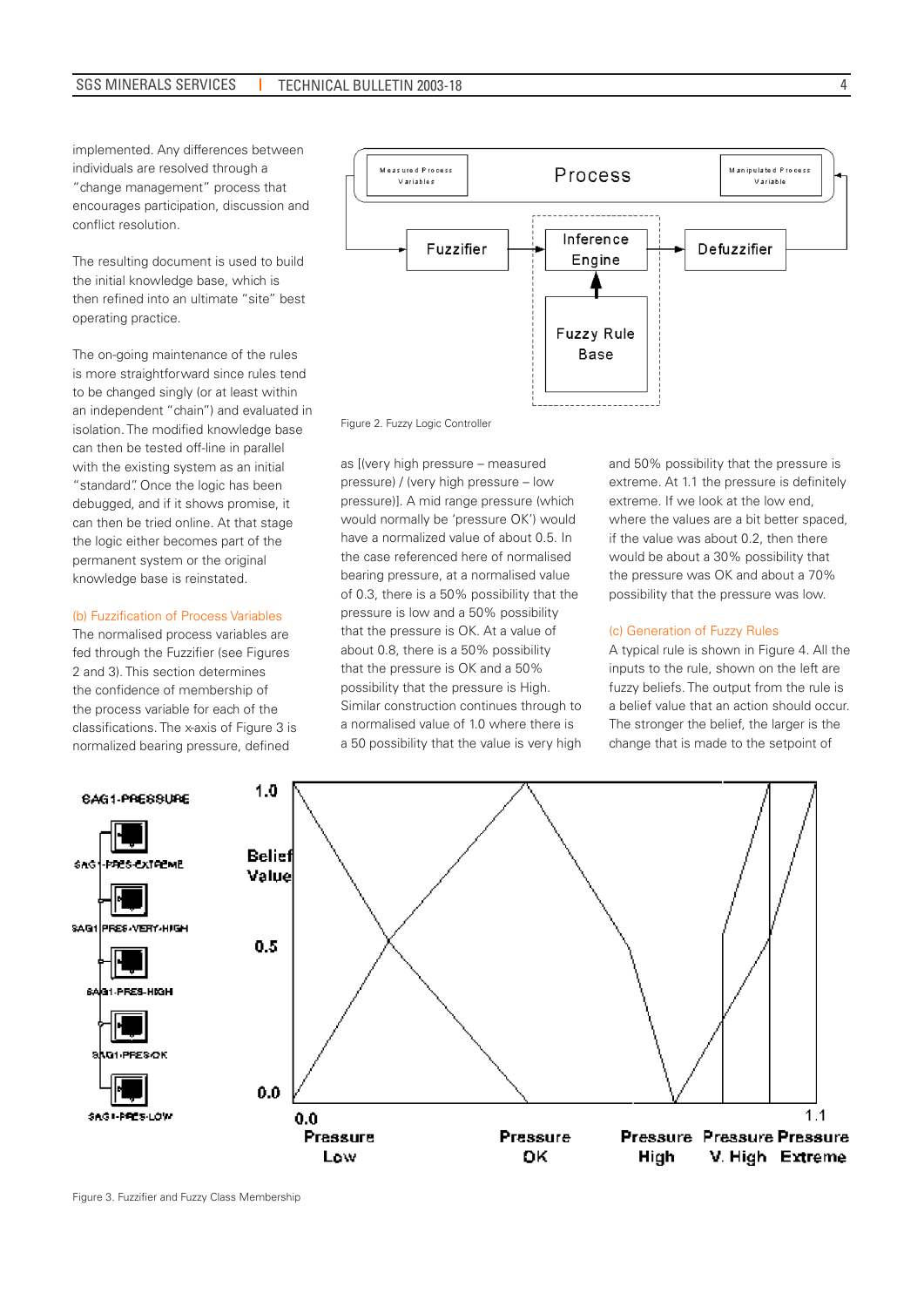

Figure 4. Graphical Fuzzy Rule and Defuzzifier

the appropriate variable. If the belief value is 1.0, then the maximum value appropriate for that condition is taken. If the belief value is 0.6 (a little greater than 'don't know'), a much smaller action will be taken. The system then waits for the process to respond to the change, and re-evaluates its actions. In this way, if an error is made, the consequences are small, and would increase the likelihood that the correct action is taken at the next evaluation.

#### (d) Tuning of Fuzzy sets and Rules

There is additional information that is required for the successful implementation of a Fuzzy Logic Expert System. The membership function for each of the variables needs to be carefully chosen. The decision about what constitutes "TOO HIGH" and what is "EXTREME" requires careful analysis. Both the magnitude of the setpoint changes that correspond to a given condition and the time that must elapse before the effect of a setpoint change can be evaluated must be considered on a case-by-case basis. Effective tuning requires a significant investment of on-site time, especially for the tuning of variables that are rates-of-change.

### **COMPARISON OF EXPERT SYSTEMS AND NEURAL NETWORKS**

The two forms of artificial intelligence used in the Ok Tedi Control system now have been described. The MET expert system solution contains knowledge derived from human operators and technical experts. It is, essentially, fixed in its response to its stimuli. Although the MET design makes it easy for metallurgists or operating personnel to modify its behaviour, it does require human intervention to change. It has the advantage that it can respond to events, which at the time of design were hypothetical. This allows the expert system to be designed to control events that will not necessarily ever happen, such as overloads and failures. The Neural Network on the other hand, has no prior knowledge of the process. All of its knowledge of the process comes from observing the process responses to stimuli. This limits its usefulness to operating in the process envelope near points that have occurred previously. This is a significant limitation when the intention is to operate the process at the limits of the operating envelope, i.e. at the constraints.

The conventional approach would be to invert the Neural Network into a controller (NN controller) and use the expert system to define the regions in which the NN controller may operate and provide defined behaviour outside that region. This approach works well when the Neural Network is being used for optimising the process. The expert

system would shift the process into the vicinity of the optimal operating point, then transfer control to the NN controller. If there were a significant process disturbance, the expert system would inhibit the Neural Network and manage the disturbance.

However, this approach is not appropriate when the objective is to run the process against constraints. The approach that MinnovEX has used in this situation is almost the opposite of this strategy. The normal control is provided by the expert system, with the Neural Network modifying the behaviour of the expert system near the constraints. The Neural Network model operates in simulator mode with the expert system using it in a "what if" capacity. The expert system defines a desired change and tests the results in the model. The model then predicts the outcome expected by the set point manipulations. The logic around the Neural Network estimates the confidence of the prediction of the network, and if the confidence in the prediction of the network is high, then the Neural Network modifies the behaviour of the expert system as appropriate.

When the system starts off, with no history, or when there has been a significant change in the ore properties. then the confidence of the neural network's prediction is low. Over time, it learns the behaviour of the process, and the confidence of its predictions increase.

### **OPERATION AGAINST CONSTRAINTS**

Unlike when a process is operated manually or with PID control, an expert system will continue to manipulate the setpoints until the process is operating against a constraint. This has two consequences. The first is that, given that the control system is correctly designed, the process is always operating close to optimum conditions. The second is that the true operating constraints are always identified. This information becomes invaluable when trying to improve the plant operation.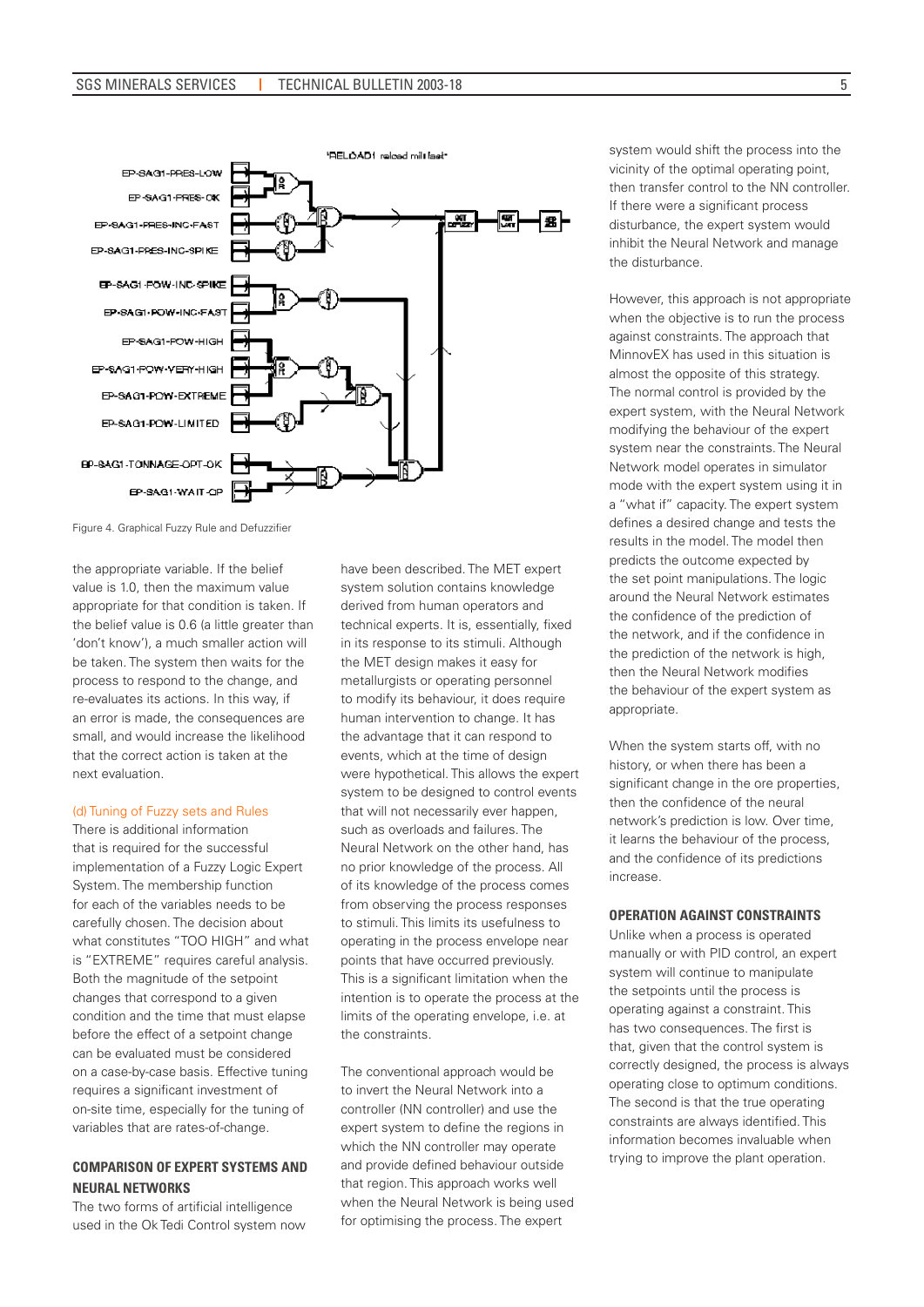# **PART 2. THE OK TEDI NEURAL NETWORK FOR SAG MILLING**

The SAG expert system installed in 1999 produced significant improvement in the mill operation. The metric that Ok Tedi chose to measure the performance of the system was the power draw of the SAG mills. This is commonly used at Ok Tedi as a key performance indicator, due to the highly variable nature of the ore and the difficulty in benchmarking. It is an appropriate indicator, as the grind is kept relatively constant and the mill is power limited. Ok Tedi uses a formula by which this can be directly translated into throughput. After installation of the MET expert system SAG2 demonstrated a 5.3% increase in throughput (McCaffery, Katom, and Craven, 2001).

The system was well accepted by the operators, and was controlling the mills for greater than 95% of the time. The next step in the controller evolution was to attempt to use a higher percentage of the installed capacity. Analysis showed that there was variability in the power draw when operating close to the limiting power. The reason for this was that the expert system would add tonnes in an appropriate manner, and a short time later it would detect that the mill was beginning to overload. It would then decrease the feed tonnes, to prevent the mill going into overload. It is inevitable that an expert system will cycle around its operating point as it continually tries to push to the constraint (in this case overload), so this behaviour was not entirely unexpected (it was still significantly improved upon the original installed system). The problem was exacerbated when a change in the ore properties occurred.

Options that were considered included detuning the expert system - this would increase the risk when a genuine rapid response was required. What was required was gain scheduling based upon a moving target, the point at which overload was likely to occur. A neural network is an ideal tool for this task, but there were some constraints on the complexity that the network could have due to the variability of the feed. It was found that the maximum time that

the mill process could be considered stationary was of the order of two hours. The minimum sampling time over which most of the variables could be considered to be reasonably uncorrelated was approximately one minute. This meant that the maximum number of reasonably independent samples that could be used for training the network was of 120.

The challenge was to modify the controller so that it had prior knowledge of when an overload was likely to occur, and to moderate the actions of the expert system when this occurred. The structure had to be such that it could be reasonably well trained with 120 data samples. Due to the variability of the ore, it could not be assumed that the model applied at a given time would be applicable a few minutes later; therefore, on-going validation of the network predictions were essential.

The final design of the network had three components: a trainer, a validation network and a predictor.

The Neural Network operates in two distinct time frames simultaneously. In the first instance, it operates three minutes behind real time. In this case, it should be accurately predicting the current process operating environment, except for the effects of any setpoint changes made during the last three minutes. A first order approximation is made to the current process variables to allow for setpoint changes that have been made in that time, and the corrected process variables are compared with the predictions from

the neural network. This neural network model is used to determine the validity of the model at the present time and is necessary because the system is operating on the limits of the training domain of the neural network - there will always be doubt about the validity of the model in this regime.

In the second time frame, the NN operates in real time and predicts the tonnage and density setpoints required to achieve the target mill power three minutes into the future. A z-score is calculated for the prediction based on the standard deviation and the mean of the prediction error for the current value and the setpoint deviation predicted by the NN. An inverse normal curve is used to provide the probability that the new setpoint prediction is not due to measurement variability.

The inputs to the network are shown in Table 1. There are a total of 24 input variables based upon the following variables.



Figure 5. Training Neural Network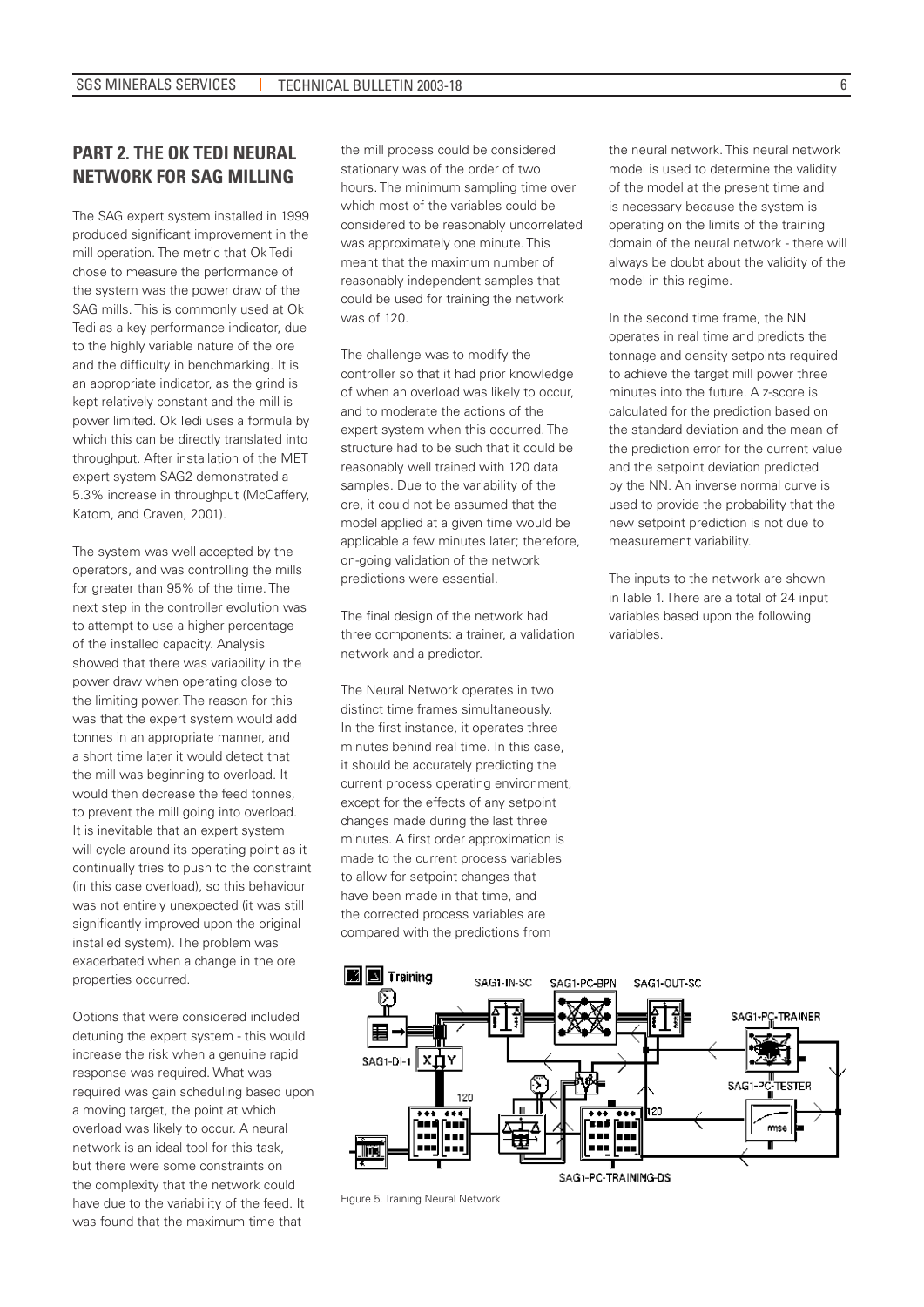Table 1. Inputs to the Training Network

| <b>SOURCE</b>                     |
|-----------------------------------|
| <b>Bearing Pressure</b>           |
| <b>SAG Mill Power</b>             |
| <b>SAG Mill Motor Temperature</b> |
| Recycle tph                       |
| Fresh Feed tph                    |
| P <sub>100</sub> of the Mill Feed |
| P <sub>80</sub> of the Mill Feed  |
| P <sub>50</sub> of the Mill Feed  |
| P <sub>20</sub> of the Mill Feed  |
| Stockpile Level                   |
| <b>Target Power</b>               |
| <b>Feed Density</b>               |
| Corrected Feed Tonnage            |
| <b>Feed Density</b>               |

The last two rows are the desired outputs: the predicted tonnage and feed density at the current time, to be calculated based upon values from a minimum of three minutes ago. The structure of the training network is shown in Figure 5.

The network configured from this data is then used to predict the current values of mill feed rate and density. The values obtained from this network are used to develop a confidence interval, which in turn will be used to assess the reliability of the predictions, based on current data, of the mill feed rate and density, in three minutes time. If the predictions are close to the standard deviation of the prediction error, then there is little confidence that the value is not solely a result of prediction error. If the value predicted is well outside the error band, then there is a high level of confidence that the prediction is real. This intuitive concept is handled formally by applying a t-test.

The results obtained from the NN predictor are used to calculate the predicted slope of the feedrate / power curve in three minutes. These predictions are then used as inputs to a fuzzy set. Finally the confidence of the prediction is used to modify the expert system decisions as appropriate. For example; if the expert system decides that a 10 tph increase is justified, then this



Figure 6. An Expert System Rule Modified by the NN

### Power Distribution



Figure 7. Improvement in Power Draw

value is inserted into the NN simulator. The simulator will then determine the impact of the change and report the findings back to the expert system with a confidence factor. If the outcome is that the simulator determines that the increase will push the mill into overload with a 70% degree of certainty then the expert system setpoint change is modified to 3 tph (change \* (100 certainty)). If the model is 60% sure then the change would be 4 tph and if it is 90% sure the change is 1 tph. A typical expert system rule is shown in Figure 6.

### **RESULTS**

The mean power draw increased from 7.35 MW to 7.48 MW. Equally significantly, the standard deviation of the power draw decreased from 0.38 MW to 0.20 MW. This corresponds to a 35% increase over the increase obtained with the MET expert system alone which represents (based on Ok Tedi relationships) approximately another 2% increase in throughput, with less variation in tonnage and the resulting benefits to downstream processes (Figure 7). The economic impact of the improved control can be evaluated from the increased throughput, and the increased recovery from a more stable flotation feed.

#### **FURTHER OPPORTUNITIES**

The work to date has focussed on managing the grinding circuit to cope with disturbances in the mill feed, and minimise the variability in flotation feed contributed by the grinding circuit. Recent improvements to the process control communication provides the opportunity to manipulate the mill feed, based upon the grinding characteristics of the ore, to reduce the shortterm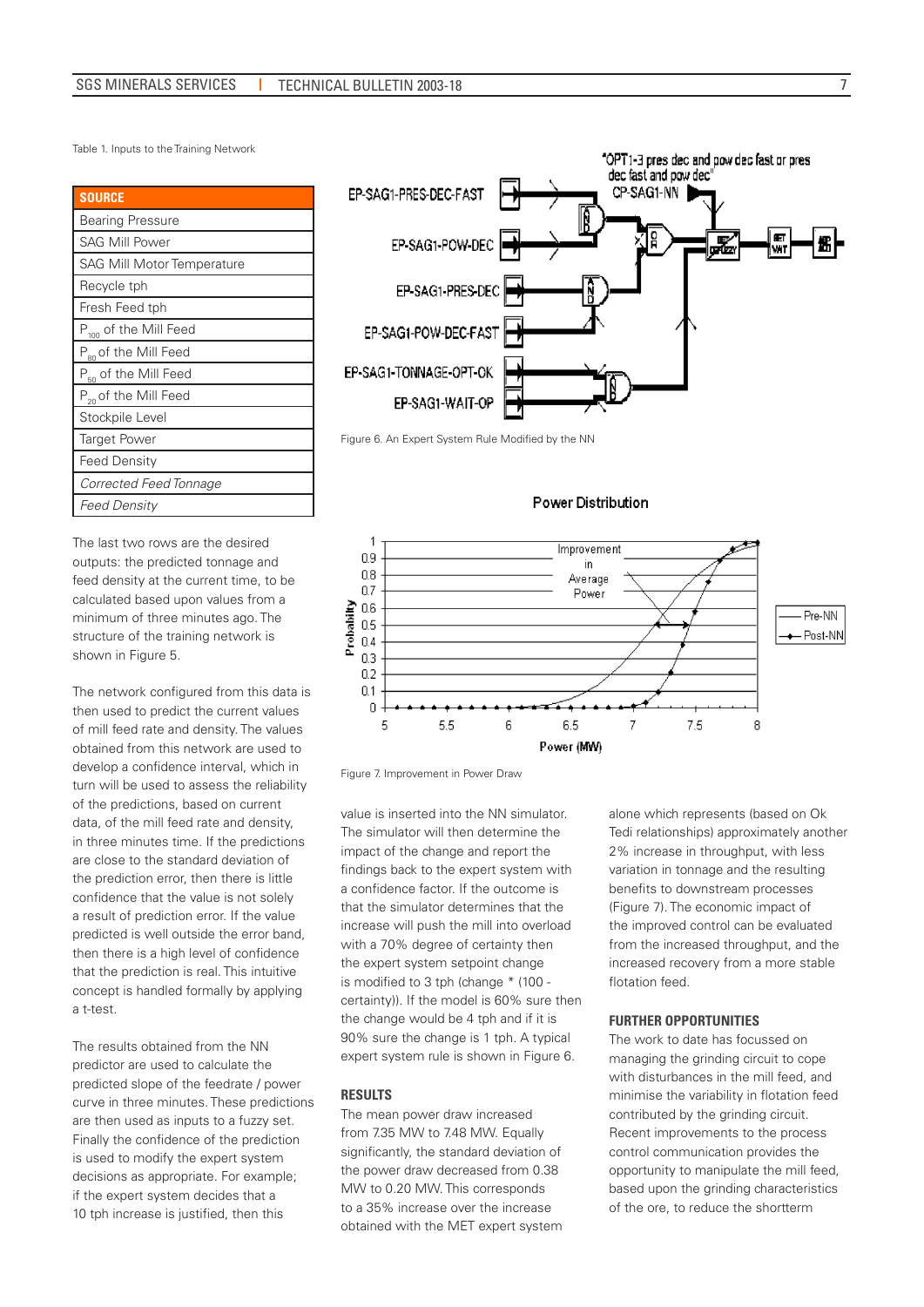variability in the flotation feed. The longterm variability still will be determined by the mine plan.

The next step is to link the mine plan to the control solution, by tracking and following the variability from the ore body to the mill through the incorporation of CEET (Comminution Economic Evaluation Tool) and FLEET (Flotation Economic Evaluation Tool) models. This will provide true "feed forward" control allowing the system to anticipate changes in circuit behavior before these changes occur and then regulate the changes with traditional responsive feed back control. This process has already begun with the incorporation of stockpile information in the system and the measurement of SPI values on the ore body. With better knowledge of what is coming into the process the system will be able to optimise for the specific opportunities that exist. This may include adjusting the load balance between the SAG and Ball Mills or adjusting a target grind to assist in flotation.

## **CONCLUSION**

The application of neural network modelling has been successfully applied to SAG mill control at Ok Tedi. The improvement in the mill power draw is 35% over the already substantial improvement realised with traditional fuzzy expert control alone. This resulted in an additional 2% calculated throughput on top of the 5.3% quoted in an earlier paper. An important supplementary benefit of this technology was the reduction in variability, which ultimately benefits flotation - although this benefit has not been quantified. The Neural Network has shown itself to be robust even under extremely difficult conditions.



Figure 8. Biological neuron







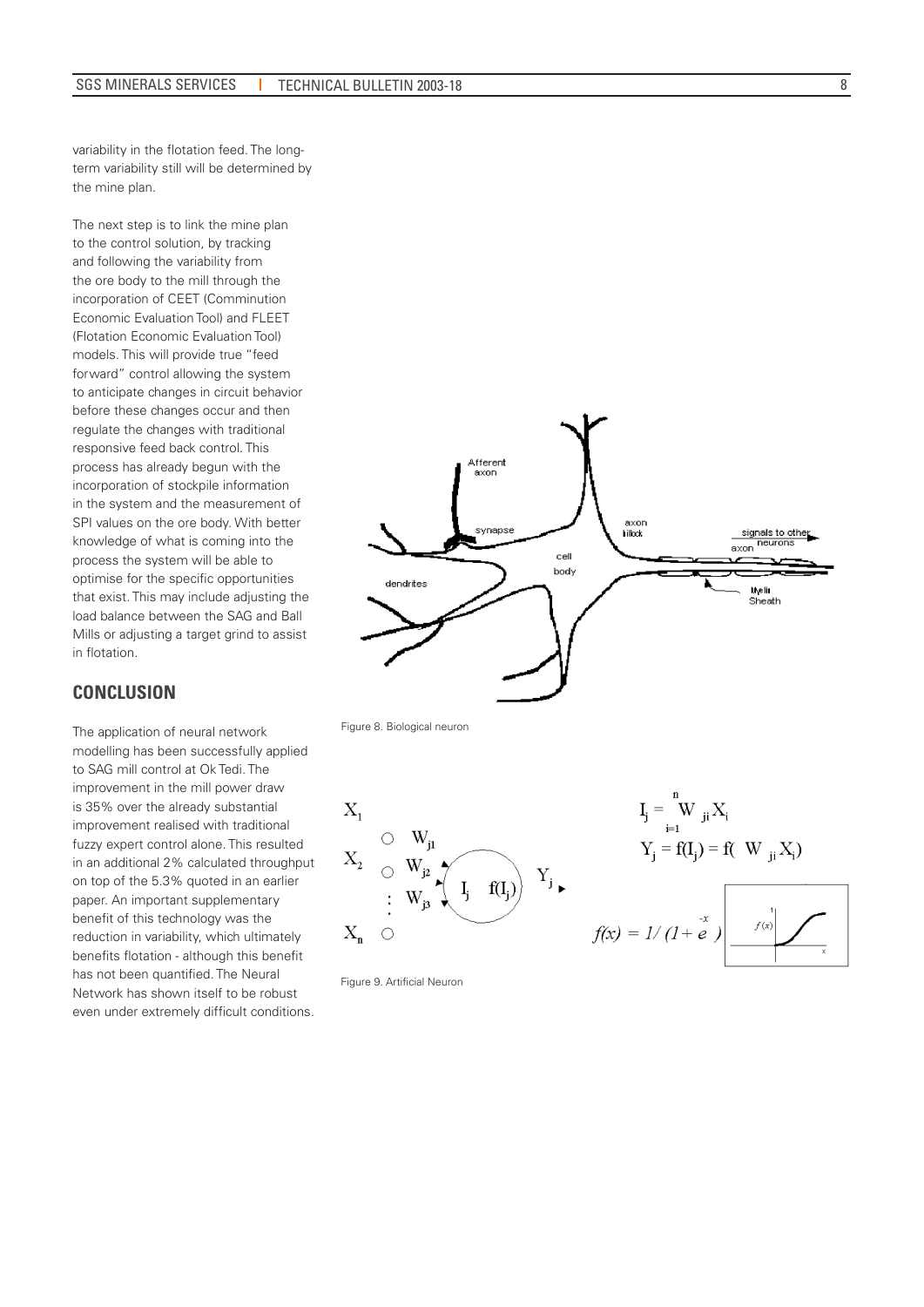### **ACKNOWLEDGEMENTS**

Any project that pushes the boundaries of conventional technology requires several ingredients for success. The authors would like to acknowledge Rob Sloan (Manager of the Process Control Group at MinnovEX Technologies) for his support, and the technical management at Ok Tedi for their confidence in the project and the provision of the resources necessary for the project.

# **REFERENCES**

McCaffery, K.M., Katom, and M., Craven, J. (2001) "Ongoing Evaluation of Advanced SAG Mill Control at Ok Tedi", Proceedings from 2001 SME Annual Meeting, February 26-28 2001, Denver Colorado.

Gurney, K. (1997) An Introduction to Neural Networks, Department of Psychology, The University of Sheffield

Chin-Teng Lin and C. S. George Lee (1995) Neural Fuzzy Systems, Prentice Hall Neural Network Modeling and Deployment Course Notes, Gensym Corporation, 2000

# **APPENDIX - OVERVIEW OF NEURAL NETWORKS**

A Neural Network is an interconnected assembly of simple processing elements, units or nodes, whose functionality is loosely based on the animal neuron (see Figure 8). The processing ability of the network is stored in the inter-unit connection strengths, or weights, obtained by a process of adaptation to, or learning from, a set of training patterns. The models are often referred to as "data driven" as they are empirical models that are developed using data alone and frequently have the ability to continually "evolve" (retrain/calibrate) based on real time data.

In an animal neuron, electrical pulses travelling along the axon transmit



Figure 10. Three layer Back-propagation Network



Figure 11. Supervised learning